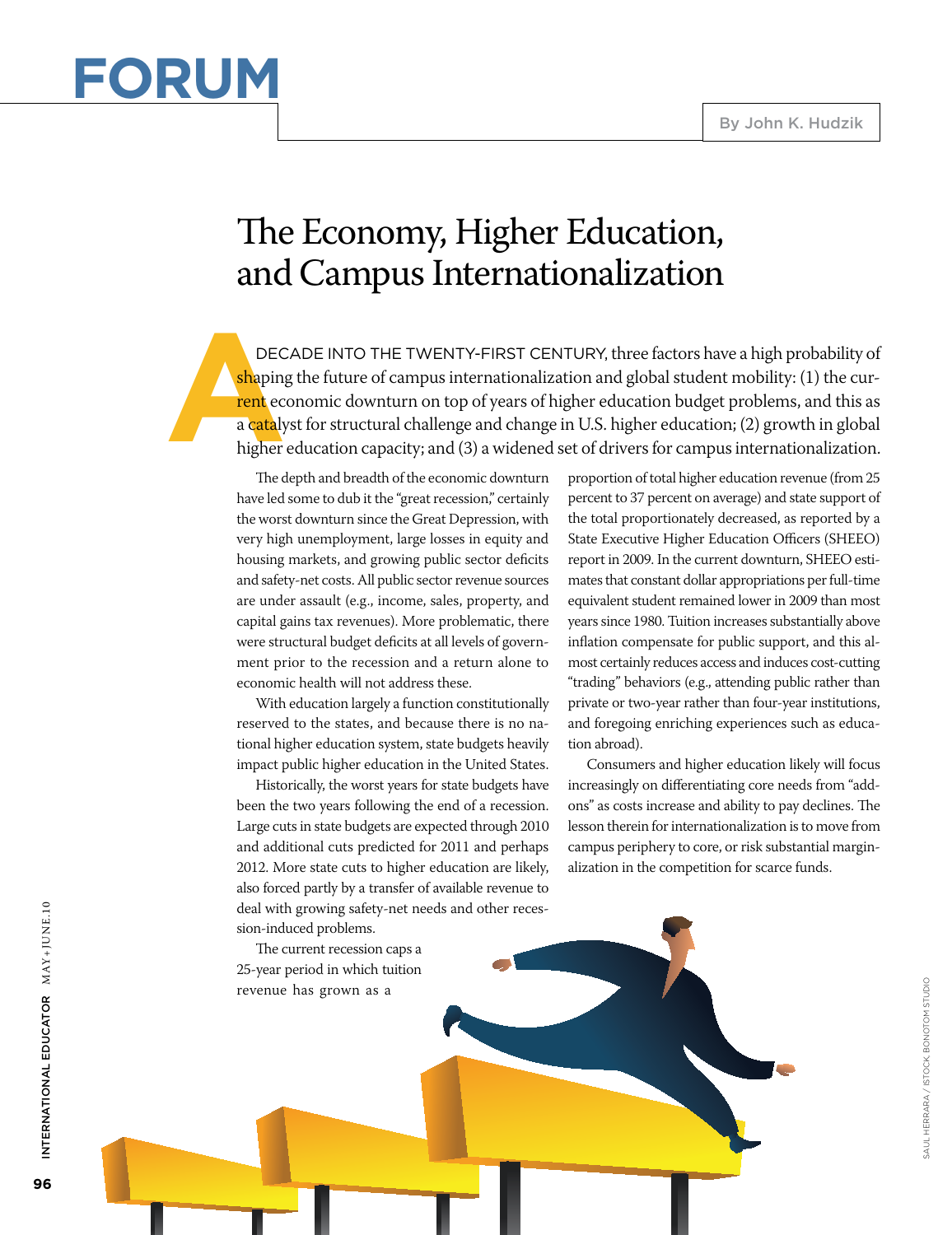Long-standing and immediate economic challenges put U.S. higher education at a crossroads. Most of the recent reactions constitute a "tactical retreat" in response to the speed and depth of the downturn (e.g., furloughs, across-the-board cuts, hiring, and spending freezes) and focusing on support rather than the academic units. Opinion remains divided about the capacity of U.S. higher education or its willingness to engage structural change. James Duderstadt, former president of the University of Michigan, building on the views of others, sees reform challenged by a system whose past achievements lull it into complacency about its future. The drag of maturity is a potent source of inertia.

Others foresee a "new normal" emerging that will force long-term structural and strategic change because further tactical responses will be insufficient and tuition cannot grow enough to take up slack. Rising pressure from Washington and elsewhere for higher education to enroll and graduate more students in the national interest and to do so without significant additional public support adds pressure for change. Globalization of higher education is likely to produce additional sources of pressure for change.

#### **The Global Economy and Globalization of Higher Education**

There is little indication that the economic downturn has affected global higher education growth, and also little evidence of an impact on student mobility. This reflects in part that the significant "emerging" economies continue to out-perform the more developed OECD economies. Continuing development of global higher education capacity has implications for competition as well as an impetus for structural reform in U.S. higher education.

Predictions by analysts based largely on global data sets (such as those from UNES-CO, OECD, and IDP) currently coalesce around a view that by 2025 global higher education demand will increase to about 250 million seats annually (a 150 percent increase since 2000). Global international student mobility, currently at 2.9 million, could more

### **There is little indication that the economic downturn has affected global higher education growth, and also little evidence of an impact on student mobility.**

than double to 7 million annually by then. The number and size of higher education institutions globally will increase dramatically. "Emerging economies" will account for a majority of growth and significantly define the global higher education profile. With increase in demand and capacity, more of the world's higher education systems will move from elite to more widely accessible models.

Student mobility will boom. Worldwide, more students will study at home, take degrees abroad, and incorporate education abroad into their home programs. Higher education will become ever more globally traded. Nontraditional students will grow in number. Global competition for the best faculty, administrators, and students will intensify. Price competition is likely to intensify. Competitiveness will require rapid higher education innovation. Quality control will be challenged.

Pressure for U.S. higher education to engage in change will come via "world" markets. One hesitates to draw the comparison too tightly, but shades of the U.S. automobile industry come to mind. The OECD 2008 higher education report underscores that we are already in and moving more deeply into an integrated world labor market. The concept of "workforce ready" students has a global meaning and so must educational systems preparing them, including community colleges which now account for over half of postsecondary enrollments. The cycle time for new ideas, markets, and skill needs is significantly shortened in a global knowledge society, and education systems will need to constantly innovate to remain competitive.

#### **How Might Structural Change Impact Internationalization and Student Mobility?**

Structural change to U.S. higher education may be unavoidable, even though such change will evolve over years, not months. If

the core of the enterprise begins to change in fundamental ways, it seems only prudent to expect such change to spread throughout. Budget crises are an opportunity for change, or to put it less elegantly, provide the "cover" to take actions that otherwise might not have been feasible. Based on a review of wider calls over the last few years for structural change in higher education, what might be the more salient of pressures for change that could impact campus internationalization?

■ **Funding**, accountability, and stature **based on outcomes.** Pressure is growing for higher education to document outcomes and impacts (e.g., what students actually learn, what they can do, what jobs they get, or the reputation and applications of faculty research?). The widening interest in measuring outcomes will spread to internationalization and its components such as education abroad. Will the international education community be able to demonstrate the achievement of desired outcomes with hard data?

■ **Speeding time to degree.** Pressure is growing to increase substantially the number who complete postsecondary education and reduce time to degrees. Will internationalization of the curriculum and, for example, language learning and education abroad delay time to degree by adding requirements? What are the wider innovations and reforms necessary to avoid this?

■ **From "add-on"** to integration into the **core.** When budgets tighten, organizations of all kinds seek to define their core and to distinguish the "must do's" from the "nice to do's" and the "don't need to do's." If campus internationalization is viewed in a tight budget climate as an "add-on," it can be "subtracted off." Integration of internationalization into the academic core becomes important. For example, integration of international content into existing degree requirements (e.g., general education as well as majors) is one strategy. Championing adoption of more flexible academic calendars and learning modules can increase the ease with which international content is included during the degree. Internationalization may itself have to become a catalyst for such change, but at the very minimum it cannot afford to be aloof from it.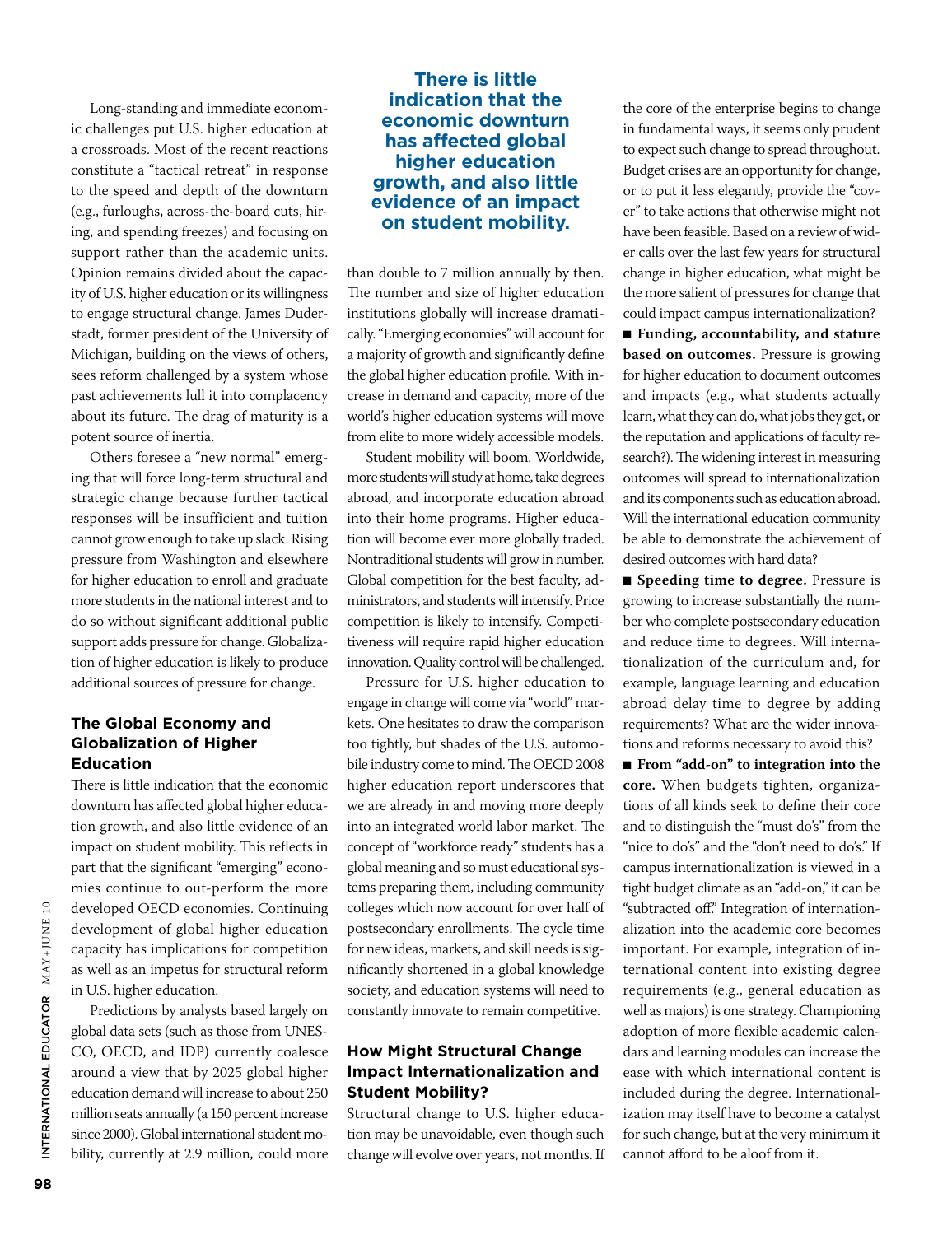■ **Review of curricula, academic core, and governance.** There are calls for a complete review of the academic core in response to a variety of challenges including budgets, globalization of higher education, and national needs. Whether such systematic review occurs, the speed with which cutting-edge knowledge emerges in a global knowledge society, and the decreasing half-life of cutting-edge knowledge, requires ongoing and reduced cycle time for curricular revision. In the interest of being competitive, it also requires decisionmaking and governance systems that reduce their own cycle time. Can institutional governance systems become more responsive? Will advocates of campus internationalization be at the core of ongoing change in curricula and governance deliberations; or will they and the elements of internationalization be on the periphery and an afterthought? The latter chases marginalization.

■ **Cost control, access, and innovation.** Cost control and access will be core challenges in U.S. higher education for at least the coming decade. Campus internationalization cannot proceed effectively in the present and future budget climates if it adds huge cost burdens. How can campus internationalization be mainstreamed (access to it democratized) in a cost-effective manner? This will be the major challenge for campus internationalization in the decade ahead; innovation will have to occur in the way that expands access to international content and learning, and this will require creativity in what is taught and how subject matter, courses, and programs are delivered. Some longstanding modes of delivery and content will have to be jettisoned. Advances in campus internationalization will be inextricably tied to creativity and innovation in its definition and delivery.

■ **Partnerships and collaborations.** Some calls for structural reform focus on building bridges across disciplines, institutions, and borders. There are longstanding calls for increased interdisciplinary programs and subject matter in higher education (e.g., environmental studies); internationalization can contribute to such efforts. Calls to reduce programmatic duplications across institutions or to shut low enrollment programs will

#### **Perhaps we have reached a tipping point and an understanding that we can't pretend to be graduating "educated" persons if they know little beyond our borders.**

force greater attention to inter-institutional partnerships, both domestic and international, to deliver content and programs.

■ **A** broadening of internationalization **beyond teaching and learning.** With the "globalization" of nearly everything (e.g., information, communication, research capacity, and the cross-border flow of problems and opportunities) institutional research and problem solving increasingly cross borders, and broaden the meaning of campus internationalization. Although arguably, all institutions of higher education engage to some degree in both knowledge creation and knowledge dissemination, there is tremendous diversity in the attention and priority given instructional, research, and outreach missions across institutions (from liberal arts four-year institutions to the big research institutions). With allowances for such differences in emphasis among types of institutions, campus internationalization will be challenged on many campuses to move beyond its curricular and instructional foci. ■ **Pressure to forge cross-mission synergies.** Budget constraints prompt interest in investments that produce "twofers" and

"threefers." This, too, challenges campus internationalization to be more mission holistic and synergistic in its orientation. In a more synergistic environment, for example, the choice of institutional partners is not simply a matter of finding a conducive education abroad site, but one that could also serve institutional research and outreach missions. Campus internationalization will increasingly have to become intertwined with all relevant institutional missions (teaching, research, and outreach problem solving). Are there cross-walks on campus between those focused on internationalizing curriculum and learning and those engaged internationally in research and outreach?

■ **From expertise for the few to access for the many.** The "massification" of higher education globally will mean a movement away from elite to more widely accessible models. The parallel in internationalization is moving from programming that focuses on building regional and area expertise for national needs and toward simultaneously mainstreaming international content and perspective into the learning and work of all students and faculty—democratizing access. Building expertise and mainstreaming are both essential in the twenty-first century. ■ **Responding to nontraditional student need.** Part-time students, students with families to support, students who must work while enrolled, returning students, adult learners, and students from diverse backgrounds are the new majority and the new "traditional" student. As higher education changes to respond to diversity, how will campus internationalization facilitate access and mobility for a more diverse client pool?

#### **Forces Propelling Internationalization in the Face of Budget Constraints**

Many forces shape institutional choices about whether and how to engage internationalization. Professor Alan Ruby of the University of Pennsylvania suggests that internationalization proceeds and endures not because of government assistance but, rather, through a combination of internal institutional values, recognition of market forces, and changing views of core missions. The U.S. decentralized model diminishes the potential influence of the federal government and establishment of a national higher education policy, but it also encourages a rich diversity of approach and programming for internationalization.

In an article written for the *International Educator* a year ago, I noted that "many key U.S. programs supporting international education and exchange were conceived during the Cold War; since the end of that era, the somewhat singular focus on national security as the rationale for developing language and international expertise has broadened to include many other compelling reasons." Arguably, a wider rationale for campus internationalization has created a condition where